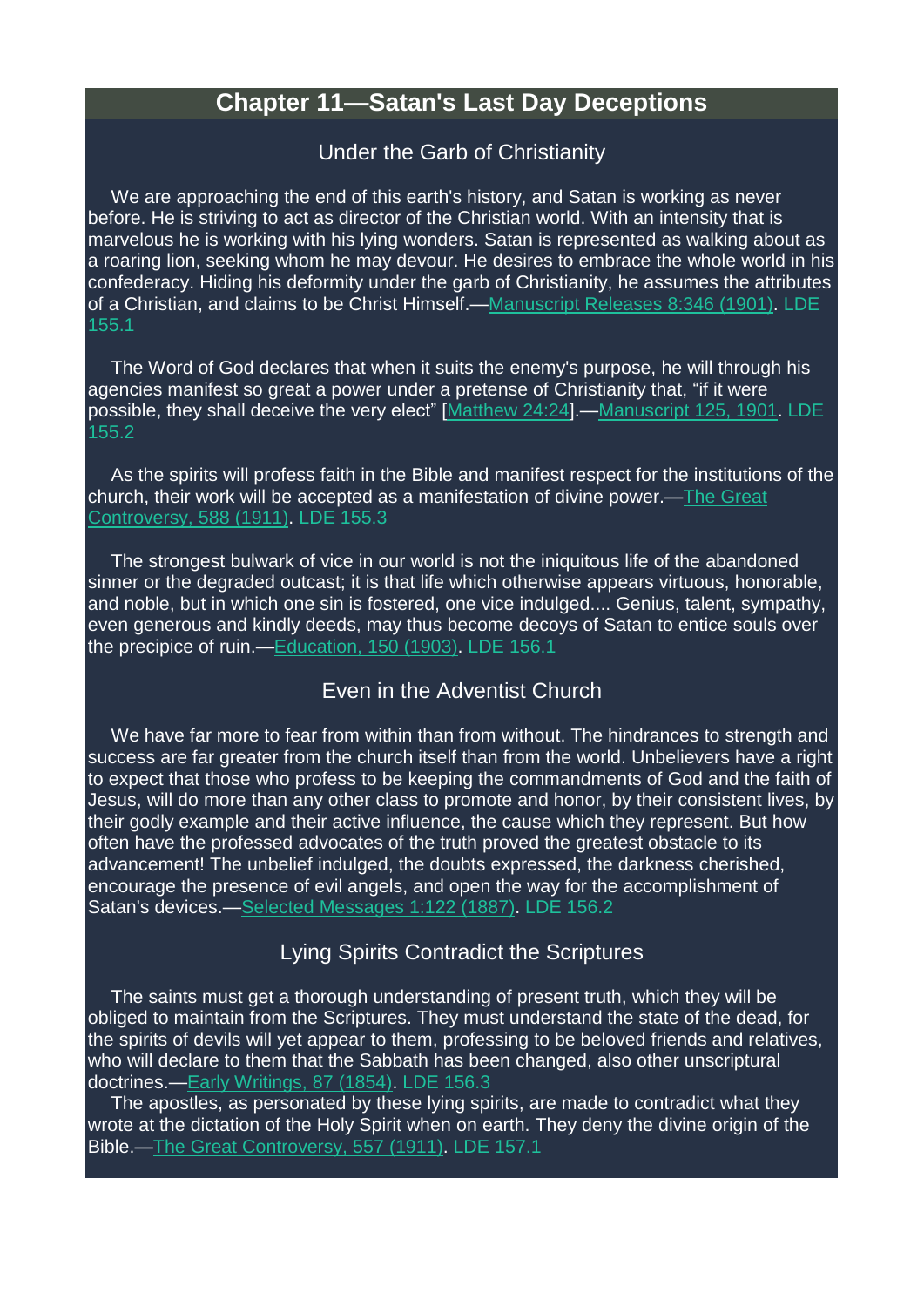Through the two great errors, the immortality of the soul and Sunday sacredness, Satan will bring the people under his deceptions. While the former lays the foundation of spiritualism, the latter creates a bond of sympathy with Rome.—The Great [Controversy,](https://m.egwwritings.org/en/book/132.2659#2659) 588 [\(1911\).](https://m.egwwritings.org/en/book/132.2659#2659) LDE 157.2

Persons will arise pretending to be Christ Himself, and claiming the title and worship which belong to the world's Redeemer. They will perform wonderful miracles of healing, and will profess to have revelations from heaven contradicting the testimony of the Scriptures.... LDE 157.3

But the people of God will not be misled. The teachings of this false christ are not in accordance with the Scriptures. His blessing is pronounced upon the worshipers of the beast and his image, the very class upon whom the Bible declares that God's unmingled wrath shall be poured out.—The Great [Controversy,](https://m.egwwritings.org/en/book/132.2819#2819) 624, 625 (1911). LDE 157.4

### False Revivals

I saw that God has honest children among the nominal Adventists and the fallen churches, and before the plagues shall be poured out, ministers and people will be called out from these churches and will gladly receive the truth. Satan knows this; and before the loud cry of the third angel is given, he raises an excitement in these religious bodies, that those who have rejected the truth may think that God is with them.—Early [Writings,](https://m.egwwritings.org/en/book/28.1283#1283) 261 [\(1858\).](https://m.egwwritings.org/en/book/28.1283#1283) LDE 158.1

Before the final visitation of God's judgments upon the earth there will be among the people of the Lord such a revival of primitive godliness as has not been witnessed since apostolic times.... The enemy of souls desires to hinder this work, and before the time for such a movement shall come, he will endeavor to prevent it by introducing a counterfeit. In those churches which he can bring under his deceptive power, he will make it appear that God's special blessing is poured out; there will be manifest what is thought to be great religious interest.... LDE 158.2

There is an emotional excitement, a mingling of the true with the false, that is well adapted to mislead. Yet none need be deceived. In the light of God's Word it is not difficult to determine the nature of these movements. Wherever men neglect the testimony of the Bible, turning away from those plain, soul-testing truths which require self-denial and renunciation of the world, there we may be sure that God's blessing is not bestowed.[—The](https://m.egwwritings.org/en/book/132.2102#2102) Great [Controversy,](https://m.egwwritings.org/en/book/132.2102#2102) 464 (1911). LDE 158.3

# Music Is Made a Snare

The things you have described as taking place in Indiana, [These comments were made in connection with the "Holy Flesh" Movement at the Indiana camp meeting of 1900. For further details, see Selected [Messages](https://m.egwwritings.org/en/book/99.151#151) 2:31-39.] the Lord has shown me would take place just before the close of probation. Every uncouth thing will be demonstrated. There will be shouting, with drums, music, and dancing. The senses of rational beings will become so confused that they cannot be trusted to make right decisions.... LDE 159.1

A bedlam of noise shocks the senses and perverts that which if conducted aright might be a blessing. The powers of satanic agencies blend with the din and noise to have a carnival, and this is termed the Holy Spirit's working.... Those things which have been in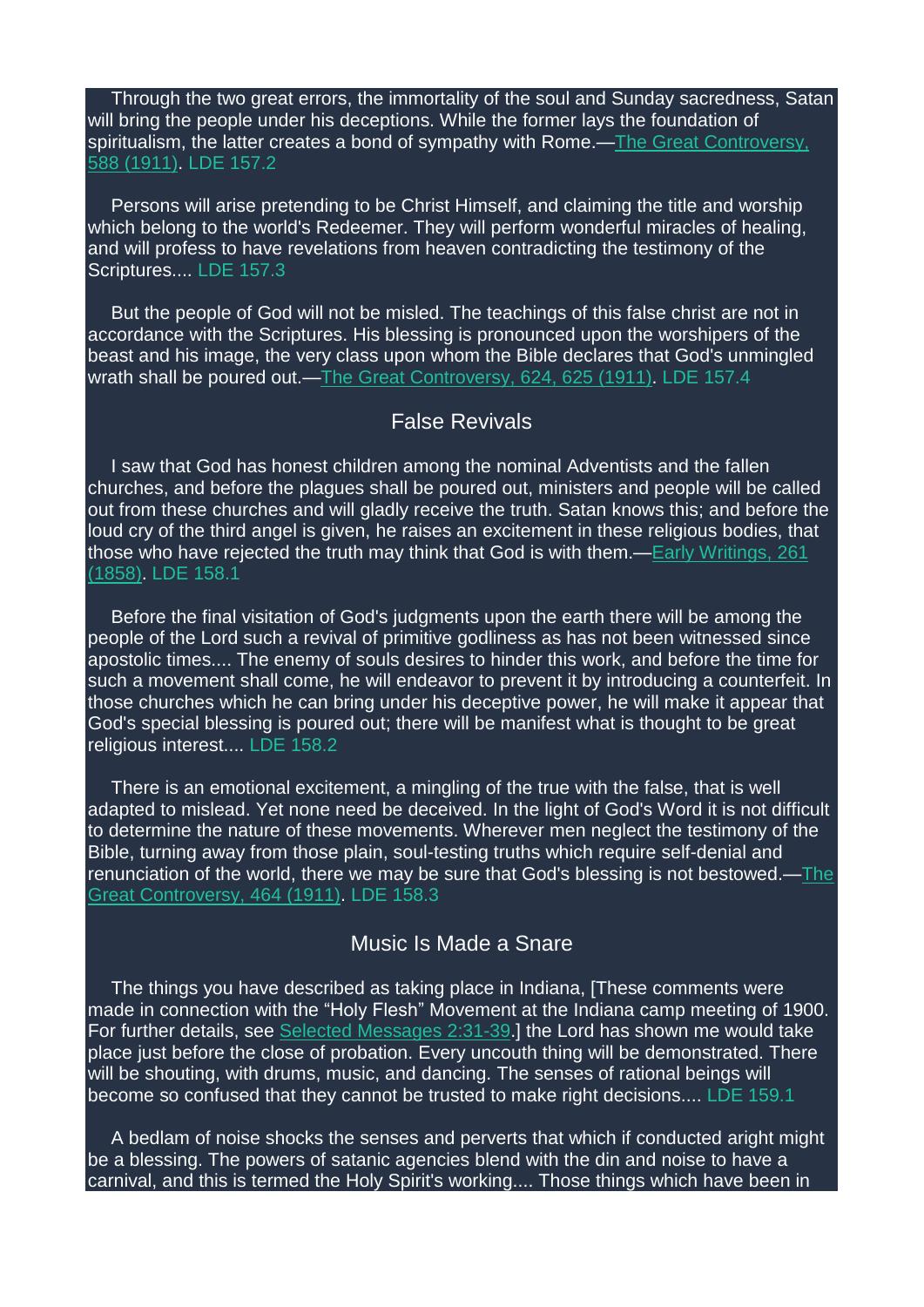the past will be in the future. Satan will make music a snare by the way in which it is conducted.—Selected [Messages](https://m.egwwritings.org/en/book/99.180#180) 2:36, 38 (1900). LDE 159.2

Let us give no place to strange exercisings, which really take the mind away from the deep movings of the Holy Spirit. God's work is ever characterized by calmness and dignity.—Selected [Messages](https://m.egwwritings.org/en/book/99.214#214) 2:42 (1908). LDE 159.3

### False Speaking in Tongues

Fanaticism, false excitement, false talking in tongues, and noisy exercises have been considered gifts which God has placed in the church. Some have been deceived here. The fruits of all this have not been good. "Ye shall know them by their fruits." Fanaticism and noise have been considered special evidences of faith. Some are not satisfied with a meeting unless they have a powerful and happy time. They work for this and get up an excitement of feeling. But the influence of such meetings is not beneficial. When the happy flight of feeling is gone they sink lower than before the meeting because their happiness did not come from the right source. LDE 159.4

The most profitable meetings for spiritual advancement are those which are characterized with solemnity and deep searching of heart, each seeking to know himself and, earnestly and in deep humility, seeking to learn of Christ.[—Testimonies](https://m.egwwritings.org/en/book/116.1954#1954) For The [Church](https://m.egwwritings.org/en/book/116.1954#1954) 1:412 (1864). LDE 160.1

### Evil Angels Appear as Human Beings

Satan will use every opportunity to seduce men from their allegiance to God. He and the angels who fell with him will appear on the earth as men, seeking to deceive. God's angels also will appear as men, and will use every means in their power to defeat the purposes of the enemy.[—Manuscript](https://m.egwwritings.org/en/book/52.1977#1977) Releases 8:399 (1903). LDE 160.2

Evil angels in the form of men will talk with those who know the truth. They will misinterpret and misconstrue the statements of the messengers of God.... Have Seventhday Adventists forgotten the warning given in the sixth chapter of Ephesians? We are engaged in a warfare against the hosts of darkness. Unless we follow our Leader closely, Satan will obtain the victory over us.—Selected [Messages](https://m.egwwritings.org/en/book/100.2485#2485) 3:411 (1903). LDE 160.3

Evil angels in the form of believers will work in our ranks to bring in a strong spirit of unbelief. Let not even this discourage you, but bring a true heart to the help of the Lord against the powers of satanic agencies. These powers of evil will assemble in our meetings, not to receive a blessing, but to counterwork the influences of the Spirit of God.—Mind, Character, and [Personality](https://m.egwwritings.org/en/book/78.692#692) 2:504, 505 (1909). LDE 161.1

#### Personation of the Dead

It is not difficult for the evil angels to represent both saints and sinners who have died, and make these representations visible to human eyes. These manifestations will be more frequent, and developments of a more startling character will appear as we near the close of time.[—Evangelism,](https://m.egwwritings.org/en/book/30.3348#3348) 604 (1875). LDE 161.2

It is Satan's most successful and fascinating delusion—one calculated to take hold of the sympathies of those who have laid their loved ones in the grave. Evil angels come in the form of those loved ones and relate incidents connected with their lives, and perform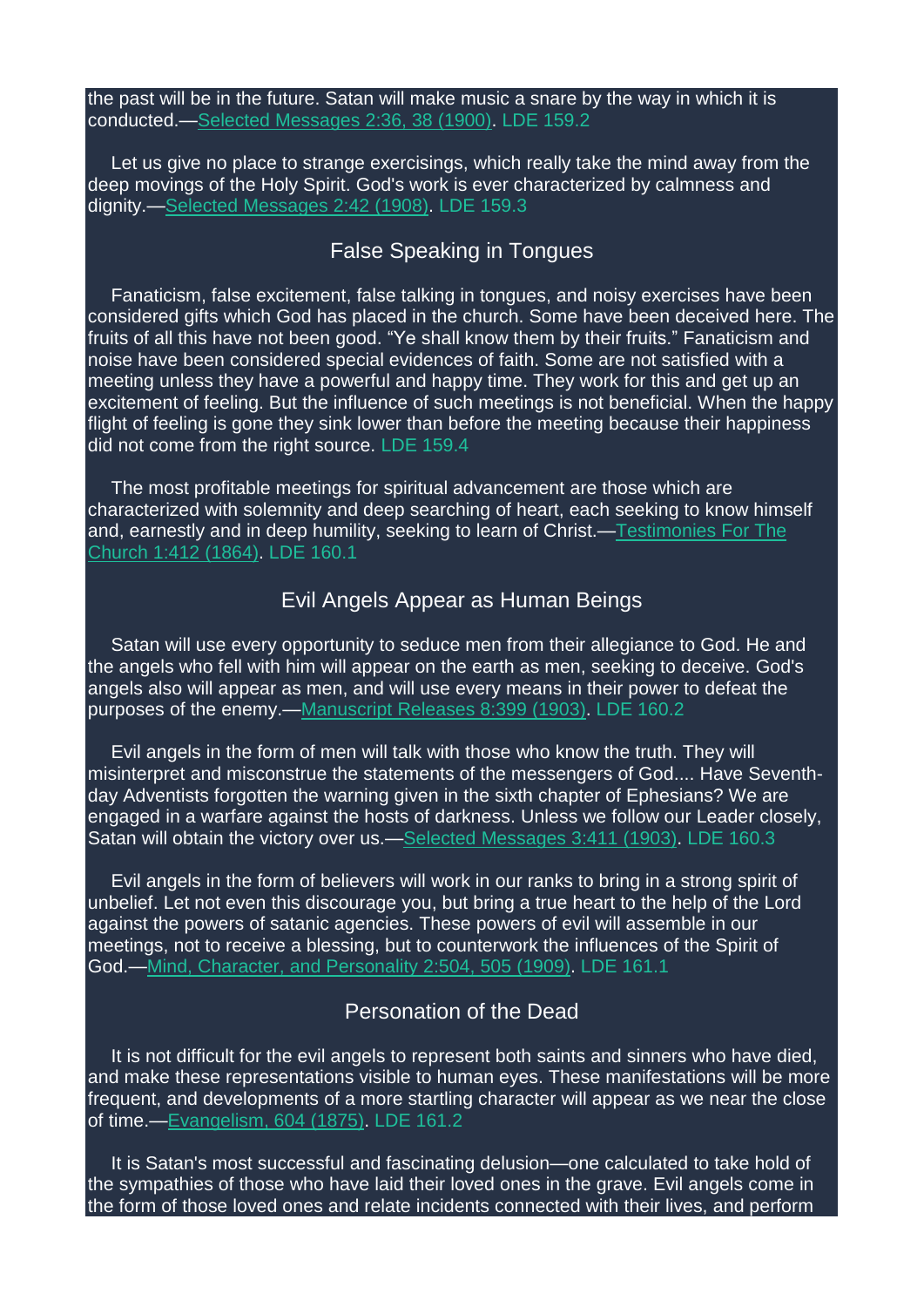acts which they performed while living. In this way they lead persons to believe that their dead friends are angels, hovering over them and communicating with them. These evil angels, who assume to be the deceased friends, are regarded with a certain idolatry, and with many their word has greater weight than the Word of God.—The Signs of the [Times,](https://m.egwwritings.org/en/book/820.9602#9602) [August](https://m.egwwritings.org/en/book/820.9602#9602) 26, 1889. LDE 161.3

He [Satan] has power to bring before men the appearance of their departed friends. The counterfeit is perfect; the familiar look, the words, the tone, are reproduced with marvelous distinctness.... Many will be confronted by the spirits of devils personating beloved relatives or friends and declaring the most dangerous heresies. These visitants will appeal to our tenderest sympathies and will work miracles to sustain their pretensions.—The Great [Controversy,](https://m.egwwritings.org/en/book/132.2500#2500) 552, 560 (1911). LDE 161.4

#### Satan Personates Christ

The enemy is preparing to deceive the whole world by his miracle-working power. He will assume to personate the angels of light, to personate Jesus Christ.[—Selected](https://m.egwwritings.org/en/book/99.543#543) [Messages](https://m.egwwritings.org/en/book/99.543#543) 2:96 (1894). LDE 162.1

If men are so easily misled now, how will they stand when Satan shall personate Christ, and work miracles? Who will be unmoved by his misrepresentations then—professing to be Christ when it is only Satan assuming the person of Christ, and apparently working the works of Christ?—Selected [Messages](https://m.egwwritings.org/en/book/99.2411#2411) 2:394 (1897). LDE 162.2

Satan will take the field and personate Christ. He will misrepresent, misapply, and pervert everything he possibly can.[—Testimonies](https://m.egwwritings.org/en/book/123.2271#2271) to Ministers and Gospel Workers, 411 [\(1898\).](https://m.egwwritings.org/en/book/123.2271#2271) LDE 162.3

A power from beneath is working to bring about the last great scenes in the drama— Satan coming as Christ, and working with all deceivableness of unrighteousness in those who are binding themselves together in secret societies.[—Testimonies](https://m.egwwritings.org/en/book/112.151#151) for the Church 8:28 [\(1904\).](https://m.egwwritings.org/en/book/112.151#151) LDE 162.4

# Satan Resembles Christ in Every Particular

There is a limit beyond which Satan cannot go, and here he calls deception to his aid and counterfeits the work which he has not power actually to perform. In the last days he will appear in such a manner as to make men believe him to be Christ come the second time into the world. He will indeed transform himself into an angel of light. But while he will bear the appearance of Christ in every particular, so far as mere appearance goes, it will deceive none but those who, like Pharaoh, are seeking to resist the truth.[—Testimonies](https://m.egwwritings.org/en/book/113.3397#3397) for the [Church](https://m.egwwritings.org/en/book/113.3397#3397) 5:698 (1889). LDE 163.1

As the crowning act in the great drama of deception, Satan himself will personate Christ. The church has long professed to look to the Saviour's advent as the consummation of her hopes. Now the great deceiver will make it appear that Christ has come. In different parts of the earth, Satan will manifest himself among men as a majestic being of dazzling brightness, resembling the description of the Son of God given by John in the Revelation. [\(Revelation](https://m.egwwritings.org/en/book/1965.62657#62657) 1:13-15). The glory that surrounds him is unsurpassed by anything that mortal eyes have yet beheld. The shout of triumph rings out upon the air: "Christ has come! Christ has come!" LDE 163.2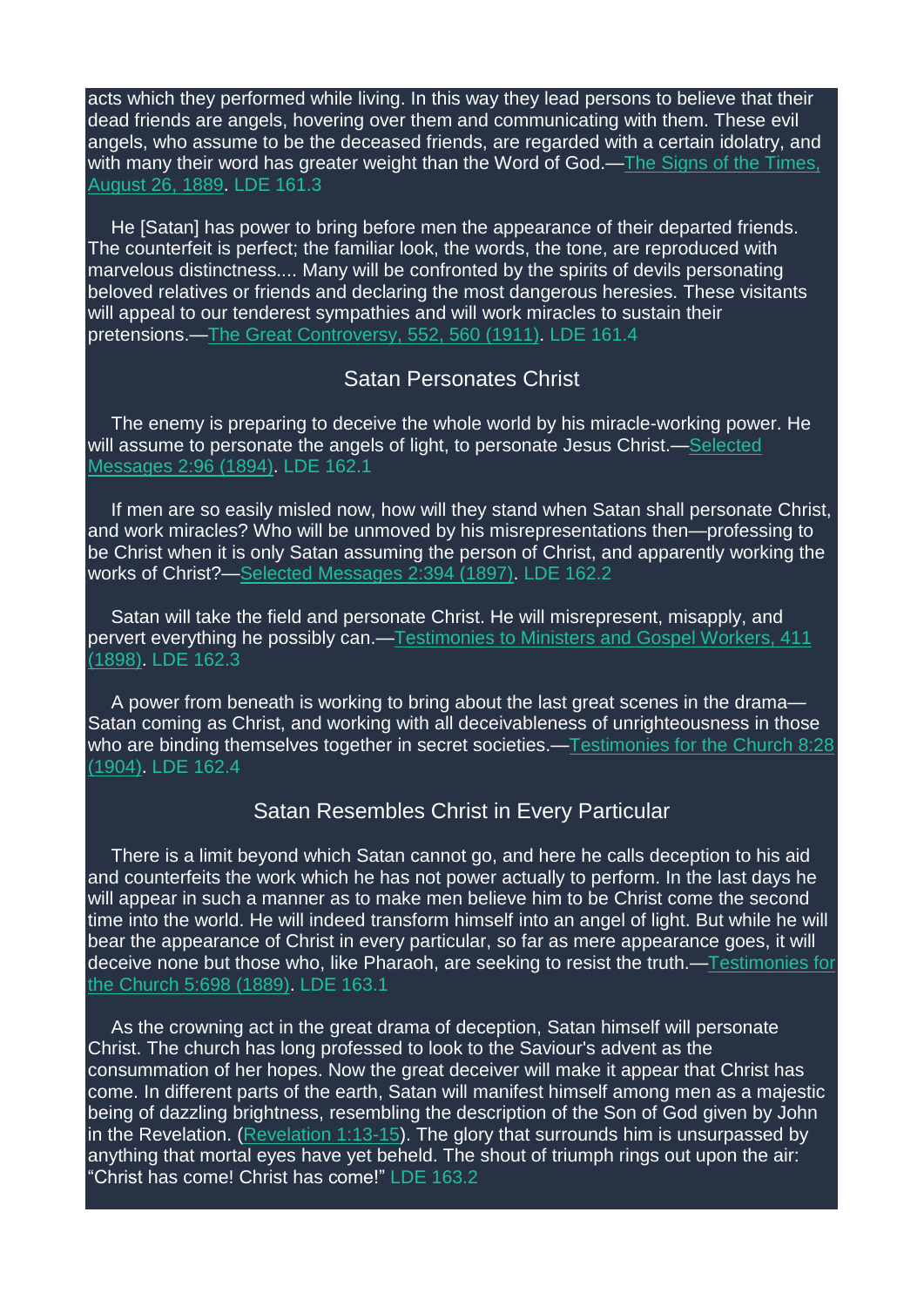The people prostrate themselves in adoration before him, while he lifts up his hands and pronounces a blessing upon them, as Christ blessed His disciples when He was upon the earth. His voice is soft and subdued, yet full of melody. In gentle, compassionate tones he presents some of the same gracious, heavenly truths which the Saviour uttered; he heals the diseases of the people, and then, in his assumed character of Christ, he claims to have changed the Sabbath to Sunday, and commands all to hallow the day which he has blessed.—The Great [Controversy,](https://m.egwwritings.org/en/book/132.2819#2819) 624 (1911). LDE 163.3

#### Satan Pretends to Answer the Saints' Prayers

Satan sees that he is about to lose his case. He cannot sweep in the whole world. He makes one last desperate effort to overcome the faithful by deception. He does this in personating Christ. He clothes himself with the garments of royalty which have been accurately described in the vision of John. He has power to do this. He will appear to his deluded followers, the Christian world who received not the love of the truth but had pleasure in unrighteousness (transgression of the law), as Christ coming the second time. LDE 164.1

He proclaims himself Christ, and he is believed to be Christ, a beautiful, majestic being clothed with majesty and, with soft voice and pleasant words, with glory unsurpassed by anything their mortal eyes had yet beheld. Then his deceived, deluded followers set up a shout of victory, "Christ has come the second time! Christ has come! He has lifted up His hands just as He did when He was upon the earth, and blessed us."... LDE 164.2

The saints look on with amazement. Will they also be deceived? Will they worship Satan? Angels of God are about them. A clear, firm, musical voice is heard, "Look up." LDE 164.3

There was one object before the praying ones—the final and eternal salvation of their souls. This object was before them constantly—that immortal life was promised to those who endure unto the end. Oh, how earnest and fervent had been their desires. The judgment and eternity were in view. Their eyes by faith were fixed on the blazing throne, before which the white-robed ones were to stand. This restrained them from the indulgence of sin.... LDE 164.4

One effort more, and then Satan's last device is employed. He hears the unceasing cry for Christ to come, for Christ to deliver them. This last strategy is to personate Christ, and make them think their prayers are answered.[—Manuscript](https://m.egwwritings.org/en/book/14054.4539001#4539001) 16, 1884. LDE 165.1

# How the Counterfeit Differs From the Genuine

Satan is not permitted to counterfeit the manner of Christ's advent.—The [Great](https://m.egwwritings.org/en/book/132.2823#2823) [Controversy,](https://m.egwwritings.org/en/book/132.2823#2823) 625 (1911). LDE 165.2

Satan ... will come personating Jesus Christ, working mighty miracles; and men will fall down and worship him as Jesus Christ. We shall be commanded to worship this being, whom the world will glorify as Christ. What shall we do? Tell them that Christ has warned us against just such a foe, who is man's worst enemy, yet who claims to be God, and that when Christ shall make His appearance it will be with power and great glory, accompanied by ten thousand times ten thousand angels and thousands of thousands, and that when He shall come we shall know His voice.—The S.D.A. Bible [Commentary](https://m.egwwritings.org/en/book/95.668#668) 6:1106 [\(1888\).](https://m.egwwritings.org/en/book/95.668#668) LDE 165.3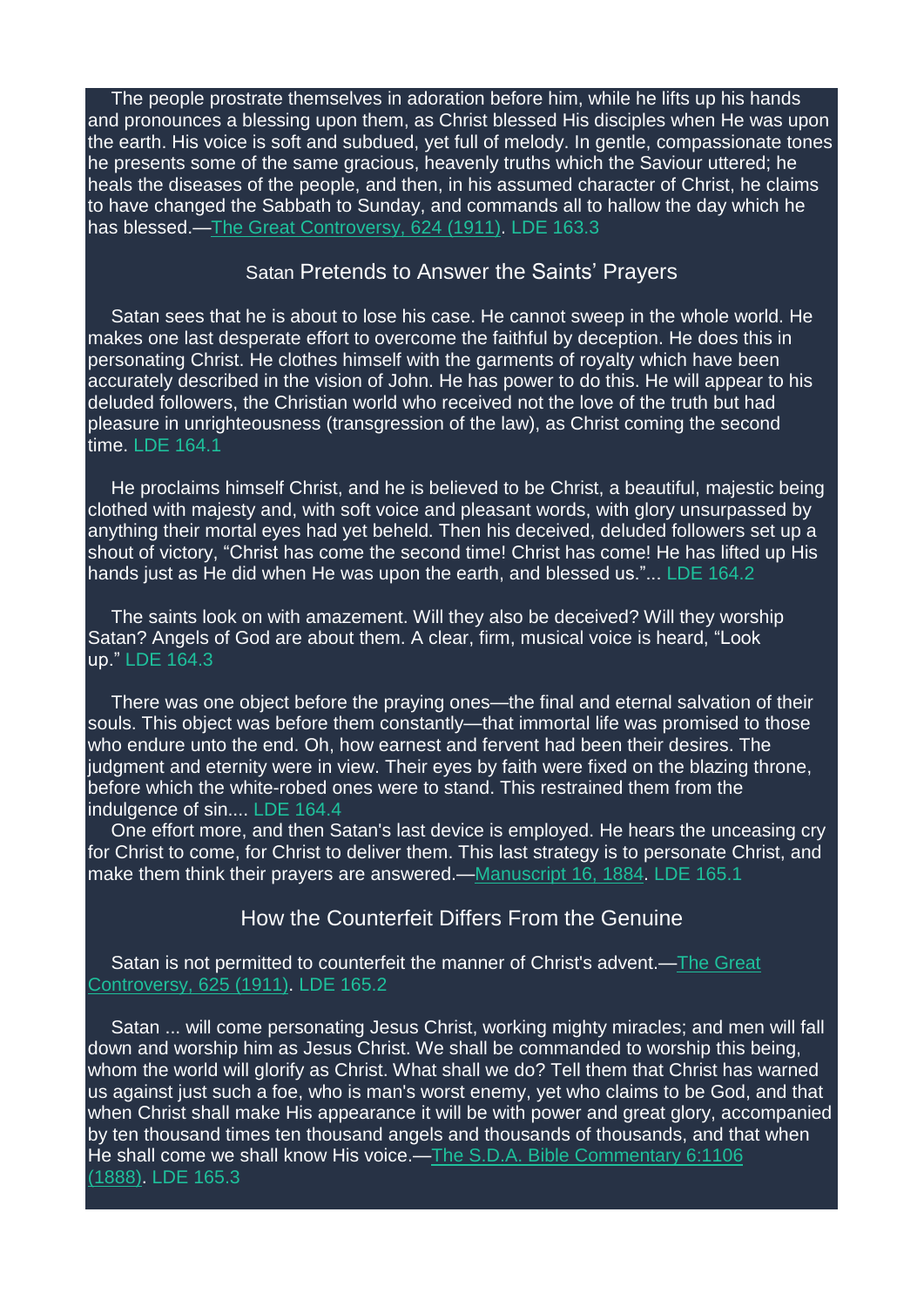Satan is striving to gain every advantage.... Disguised as an angel of light, he will walk the earth as a wonder-worker. In beautiful language he will present lofty sentiments; good words will be spoken by him and good deeds performed. Christ will be personified. But on one point there will be a marked distinction—Satan will turn the people from the law of God. Notwithstanding this, so well will he counterfeit righteousness that, if it were possible, he would deceive the very elect. Crowned heads, presidents, rulers in high places, will bow to his false theories.[—Fundamentals](https://m.egwwritings.org/en/book/32.1897#1897) of Christian Education, 471, 472 (1897). LDE 166.1

#### Miracles Will Be Performed

The sick will be healed before us. Miracles will be performed in our sight. Are we prepared for the trial which awaits us when the lying wonders of Satan shall be more fully exhibited?-Testimonies For The Church 1:302 (1862). LDE 166.2

Men under the influence of evil spirits will work miracles. They will make people sick by casting their spell upon them, and will then remove the spell, leading others to say that those who were sick have been miraculously healed. This Satan has done again and again.—Selected [Messages](https://m.egwwritings.org/en/book/99.287#287) 2:53 (1903). LDE 166.3

Wonderful scenes, with which Satan will be closely connected, will soon take place. God's Word declares that Satan will work miracles. He will make people sick, and then will suddenly remove from them his satanic power. They will then be regarded as healed. These works of apparent healing will bring Seventh-day Adventists to the test.— Selected [Messages](https://m.egwwritings.org/en/book/99.287#287) 2:53 (1904). LDE 166.4

Satan can, through a species of deceptions, perform wonders that will appear to be genuine miracles. It was this he hoped to make a test question with the Israelites at the time of their deliverance from Egypt.—Selected [Messages](https://m.egwwritings.org/en/book/99.280#280) 2:52 (1907). LDE 167.1

### Fire From Heaven

We must not trust the claims of men. They may, as Christ represents, profess to work miracles in healing the sick. Is this marvelous, when just behind them stands the great deceiver, the miracle worker who will yet bring down fire from heaven in the sight of men?—Selected [Messages](https://m.egwwritings.org/en/book/99.259#259) 2:49 (1887). LDE 167.2

It is the lying wonders of the devil that will take the world captive, and he will cause fire to come down from heaven in the sight of men. He is to work miracles, and this wonderful, miracle-working power is to sweep in the whole world.—Selected [Messages](https://m.egwwritings.org/en/book/99.273#273) 2:51 [\(1890\).](https://m.egwwritings.org/en/book/99.273#273) LDE 167.3

Satan will come in to deceive if possible the very elect. He claims to be Christ, and he is coming in, pretending to be the great medical missionary. He will cause fire to come down from heaven in the sight of men to prove that he is God.—Medical [Ministry,](https://m.egwwritings.org/en/book/75.697#697) 87, 88 [\(1903\).](https://m.egwwritings.org/en/book/75.697#697) LDE 167.4

It is stated in the Word that the enemy will work through his agents who have departed from the faith, and they will seemingly work miracles, even to the bringing down of fire out of heaven in the sight of men.—Selected [Messages](https://m.egwwritings.org/en/book/99.295#295) 2:54 (1907). LDE 167.5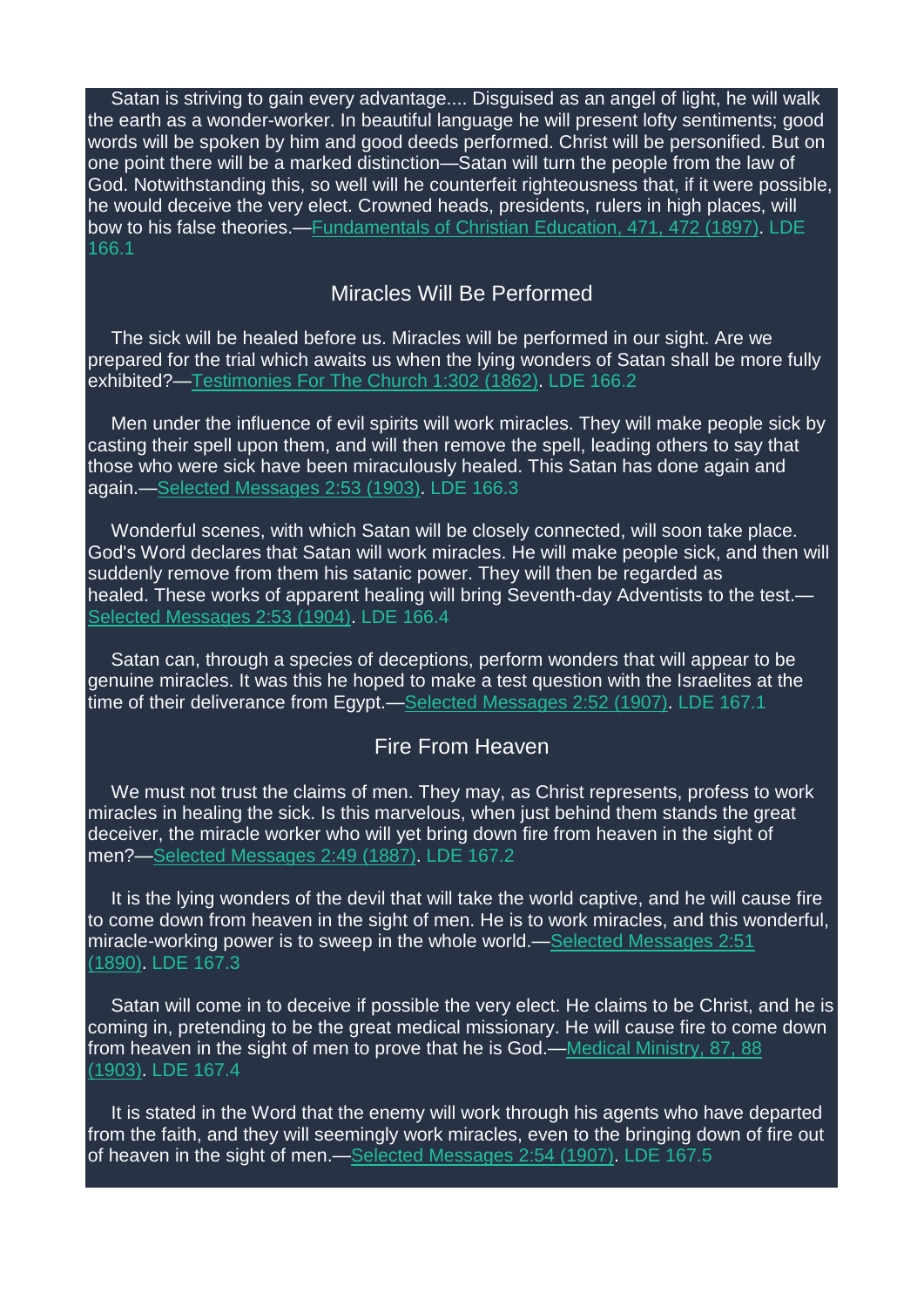"He doeth great wonders, so that he maketh fire come down from heaven on the earth in the sight of men, and deceiveth them that dwell on the earth by the means of those miracles which he had power to do" [\(Revelation](https://m.egwwritings.org/en/book/1965.63091#63091) 13:13, 14). No mere impostures are here foretold. Men are deceived by the miracles which Satan's agents have power to do, not which they pretend to do.—The Great [Controversy,](https://m.egwwritings.org/en/book/132.2504#2504) 553 (1911). LDE 168.1

# Satan Will Be Deified

In this age antichrist will appear as the true Christ, and then the law of God will be fully made void in the nations of our world. Rebellion against God's holy law will be fully ripe. But the true leader of all this rebellion is Satan clothed as an angel of light. Men will be deceived and will exalt him to the place of God, and deify him. But Omnipotence will interpose, and to the apostate churches that unite in the exaltation of Satan, the sentence will go forth, "Therefore shall her plagues come in one day, death, and mourning, and famine; and she shall be utterly burned with fire: for strong is the Lord God who judgeth her" [\[Revelation](https://m.egwwritings.org/en/book/1965.63256#63256) 18:8].[—Testimonies](https://m.egwwritings.org/en/book/123.406#406) to Ministers and Gospel Workers, 62 (1893). LDE 168.2

As the second appearing of our Lord Jesus Christ draws near, satanic agencies are moved from beneath. Satan will not only appear as a human being, but he will personate Jesus Christ, and the world that has rejected the truth will receive him as the Lord of lords and King of kings.—The S.D.A. Bible [Commentary](https://m.egwwritings.org/en/book/94.301#301) 5:1105, 1106 (1900). LDE 168.3

### Miracles Prove Nothing

Go to God for yourselves, pray for divine enlightenment, that you may know that you do know what is truth, that when the wonderful miracle-working power shall be displayed, and the enemy shall come as an angel of light, you may distinguish between the genuine work of God and the imitative work of the powers of darkness.—Selected [Messages](https://m.egwwritings.org/en/book/100.2335#2335) 3:389 [\(1888\).](https://m.egwwritings.org/en/book/100.2335#2335) LDE 169.1

The way in which Christ worked was to preach the Word, and to relieve suffering by miraculous works of healing. But I am instructed that we cannot now work in this way, [Miracles will accompany the ministry of God's people under the loud cry (see [Chapter](https://m.egwwritings.org/en/book/39.1264#1264) 14), but they will not have the significance they did in Christ's day. The performing of miracles will no longer be a proof of divine endorsement.] for Satan will exercise his power by working miracles. God's servants today could not work by means of miracles, because spurious works of healing, claiming to be divine, will be wrought.—Selected [Messages](https://m.egwwritings.org/en/book/99.295#295) 2:54 [\(1904\).](https://m.egwwritings.org/en/book/99.295#295) LDE 169.2

God's people will not find their safety in working miracles, for Satan will counterfeit the miracles that will be wrought.[—Testimonies](https://m.egwwritings.org/en/book/115.80#80) for the Church 9:16 (1909). LDE 169.3

#### Miracles Cannot Supersede the Bible

If those through whom cures are performed are disposed, on account of these manifestations, to excuse their neglect of the law of God and continue in disobedience, though they have power to any and every extent, it does not follow that they have the great power of God. On the contrary, it is the miracle-working power of the great deceiver.— Selected [Messages](https://m.egwwritings.org/en/book/99.267#267) 2:50, 51 (1885). LDE 169.4